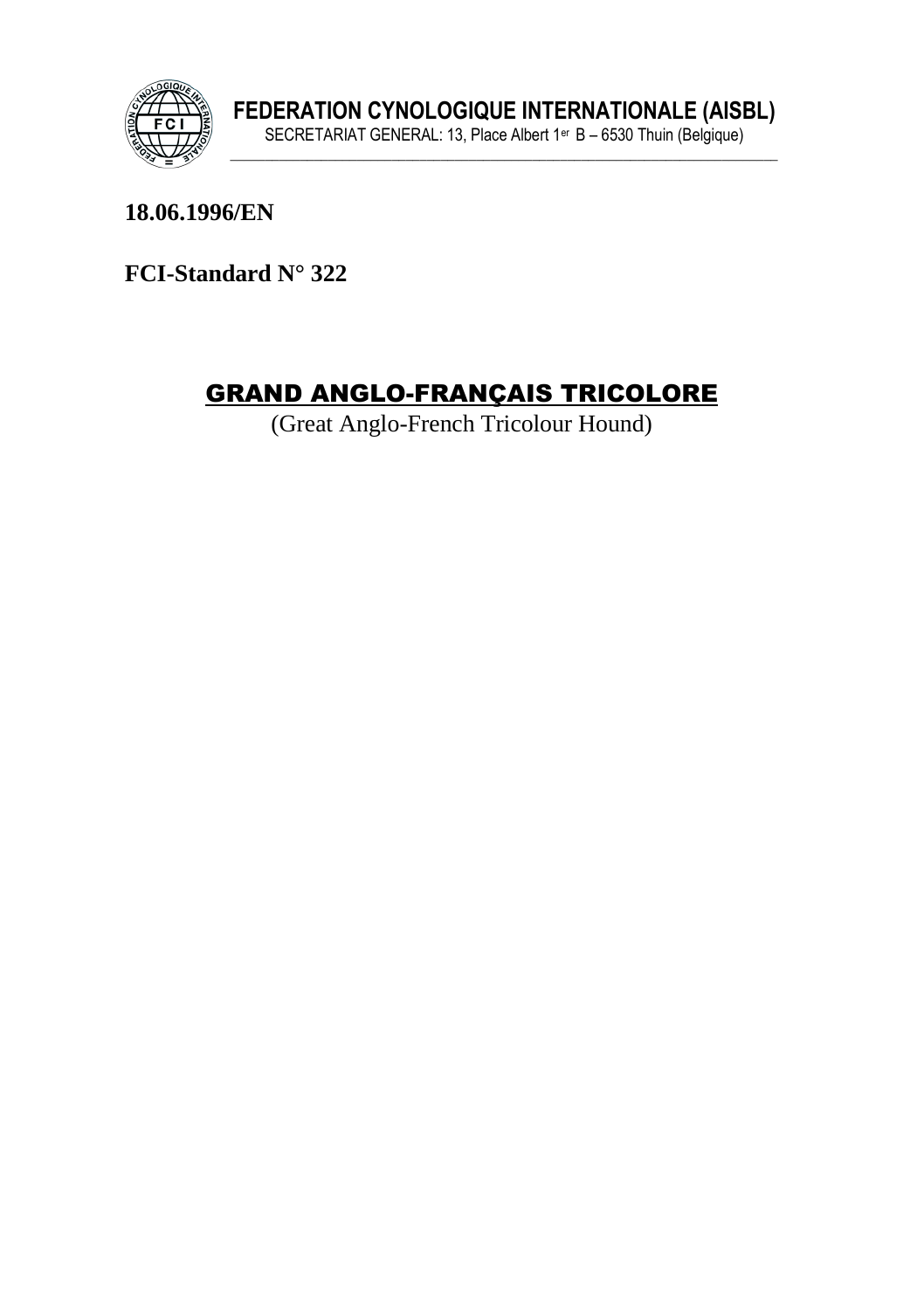**TRANSLATION**: Mrs. Peggy Davis. Official language (FR).

**ORIGIN**: France.

### **DATE OF PUBLICATION OF THE OFFICIAL VALID STANDARD**: 27.01.1983.

**UTILIZATION**: Scenthound.

FCI-CLASSIFICATION: Group 6 Scenthounds and related breeds. Section 1.1 Large-sized Hounds. With working trial.

**GENERAL APPEARANCE**: Solid dog with French predominance, with a certain distinction, expressing at different degrees the Foxhound origin.

### **HEAD**

#### CRANIAL REGION:

Skull: Moderately broad, rather flat with the occipital protuberance slightly apparent and the superciliary arches slightly prominent. Stop : Marked.

#### FACIAL REGION:

Muzzle: Of medium length about equal to that of the skull. Bridge of nose generally straight, well chiselled below the eyes. Lips: Quite developed, with a certain squareness, never snipey.

**EYES**: Big, brown, rimmed with black.

**EARS**: Leathers of medium length, broadly set at eye level, flat then slightly curled.

**NECK**: Rather long and strong, without pronounced dewlap.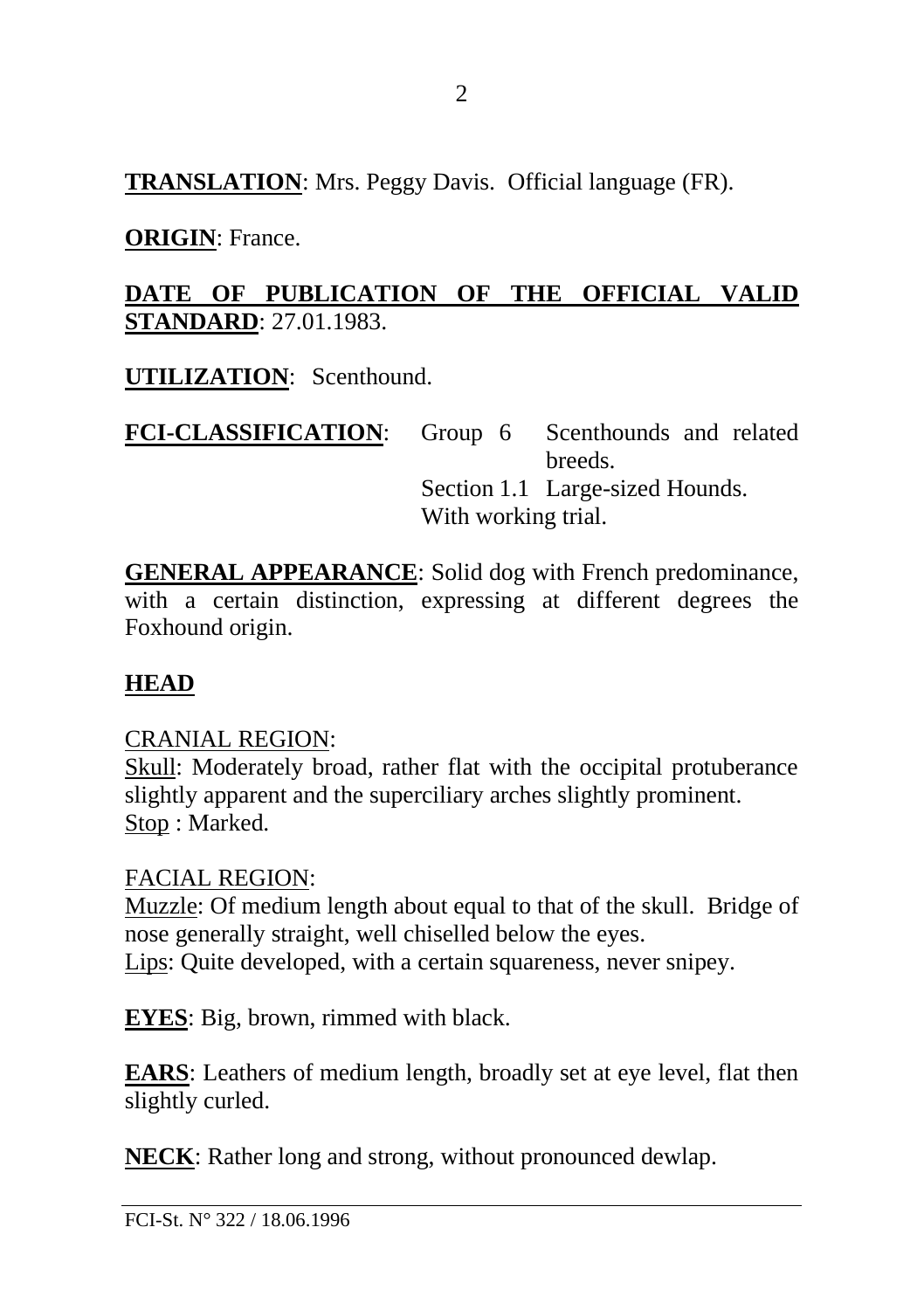### **BODY**:

Back: Straight and supported.

Loin: Broad, muscled, straight, quite short.

Croup: Sloping and of a good length.

Chest: Well let down and quite broad. Ribs long and rounded; never flat.

Underline and belly: Flank very slightly tucked up and rather full.

**TAIL:** Of good length, carried elegantly, well furnished with hair.

# **LIMBS**

FOREQUARTERS: General appearance: Perfectly straight and strong. Shoulder: Long and flat.

HINDQUARTERS: Thighs: Muscled, let down and rather fleshy. Hocks: Broad, well let down, slightly bent.

FEET : Lean and rather round.

**GAIT / MOVEMENT** : Easy with an impression of solidity.

**SKIN** : White and black.

# **COAT**

Hair: Short, more or less strong.

Colour: Tricolour more often with black blanket or with more or less spread out black patches. Bright or copper tan without black overlay. Mixed hair called « louvard » is not excluded. The excess mottling is not desirable.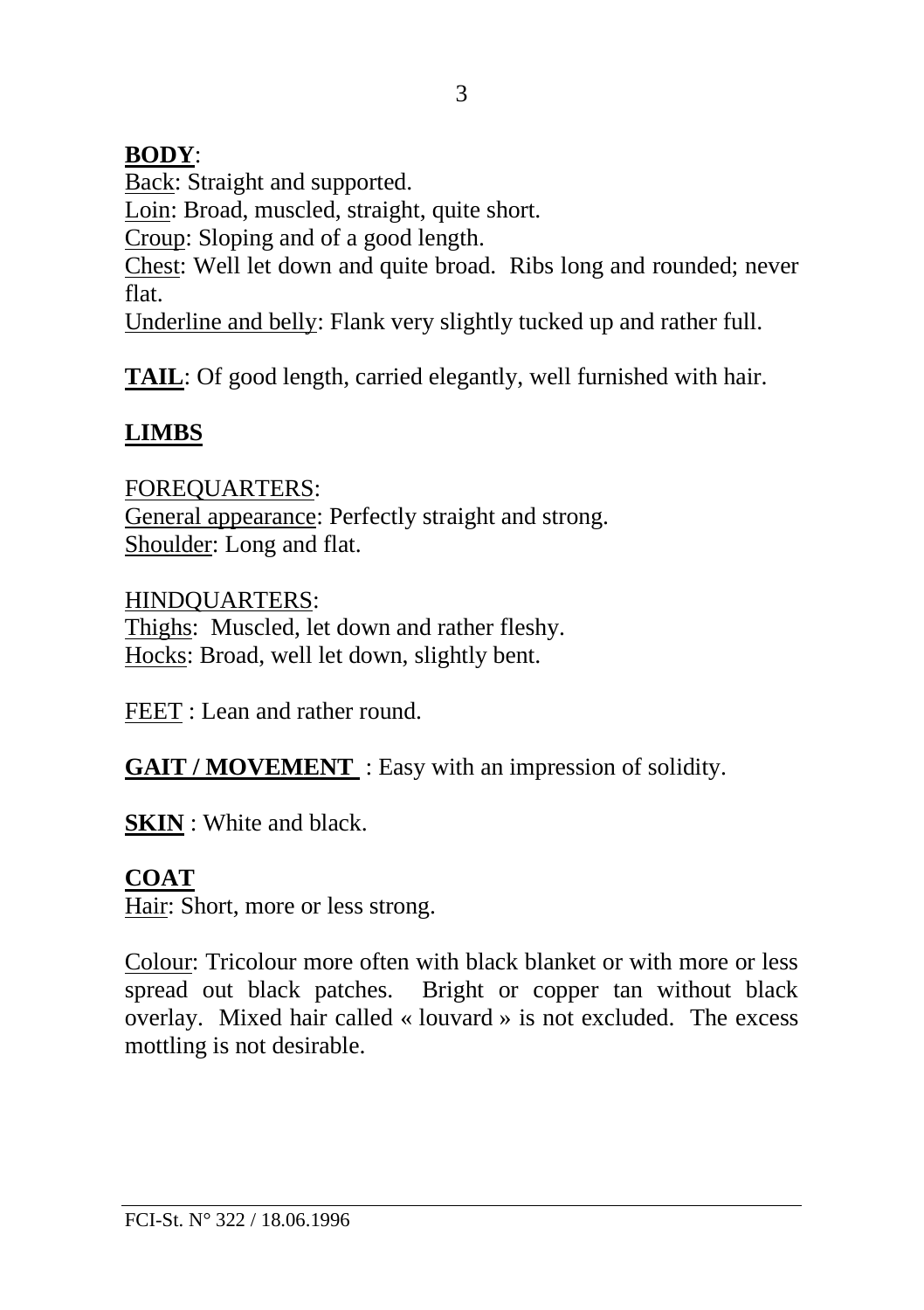### **SIZE**:

Height at the withers**:** 60 to 70 cm.

**FAULTS** : Any departure from the foregoing points should be considered a fault and the seriousness with which the fault should be regarded should be in exact proportion to its degree and its effect upon the health and welfare of the dog.

- Faults of conformation which could be detrimental to a good utilisation.
- Undershot or overshot mouth.
- Light eyes.
- Bad tail deviated or curved.
- Depigmentation.
- Washed out tan
- Any other coat than the above mentioned.

## **DISQUALIFYING FAULTS:**

- Aggressive or overly shy dogs.
- Any dog clearly showing physical of behavioural abnormalities.

## **N.B.**:

- Male animals should have two apparently normal testicles fully descended into the scrotum.
- Only functionally and clinically healthy dogs, with breed typical conformation should be used for breeding.